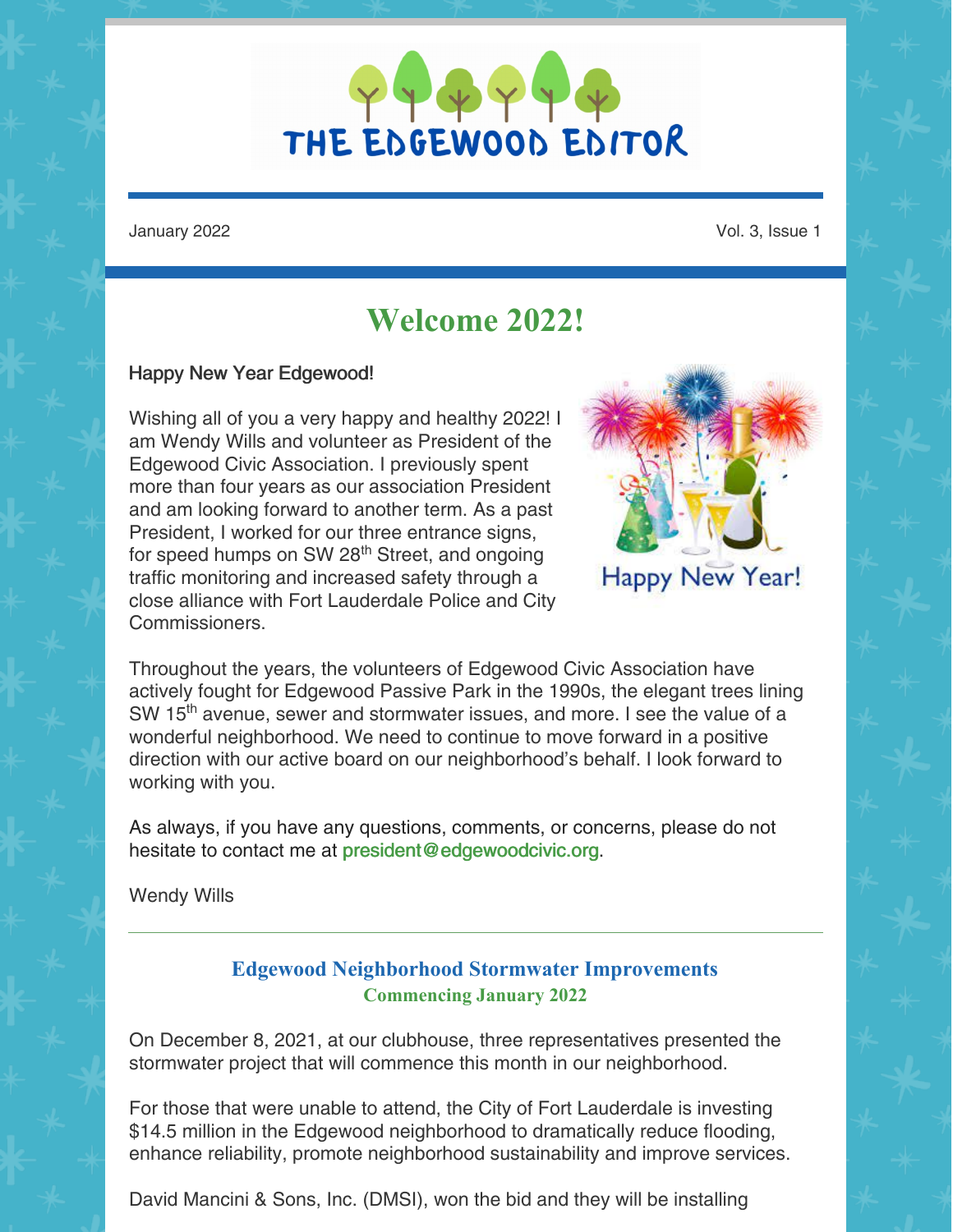approximately 5.6 miles of reinforced concrete pipe, varying in diameter from 15 to 66 inches, with more than 350 concrete structures. The result will be more efficient stormwater collection and three additional areas for quicker water discharge.

This project will begin this month (January) and is expected to be completed by fall 2024. DMSI is planning to start mobilizing on SW 28<sup>th</sup> Street between SW 18<sup>th</sup> Terrace and SW 19<sup>th</sup> Terrace to commence construction the week of January 3, 2022.

During construction, the contractor will temporarily restore affected driveways. At the end of the project, the contractor will fully restore all affected areas including landscaping, driveways, sidewalks, curbs, signs, final asphalt, and pavement markings.

The board of Edgewood Civic Association has asked them to give us quarterly updates on this project at our meetings.

Click [HERE](https://files.constantcontact.com/abbd2463801/f6b5db47-334a-4896-94b6-b82e5b57fdd1.pdf) to view the DMSI presentation from the December meeting. Click [HERE](https://www.fortlauderdale.gov/government/departments-i-z/public-works/engineering-division/edgewood-neighborhood-project) to view the City Project page that will be updated regularly. Click [HERE](https://www.fortlauderdale.gov/home/showpublisheddocument/64428/637753381558130000) for the Construction Notice. Click [HERE](https://www.fortlauderdale.gov/home/showpublisheddocument/64426/637753379924830000) for the Traffic Advisory.

If you should have any questions or concerns, I have provided contact names and phone numbers below.

• Thomas Lawrence, PE, City of Fort Lauderdale 954-828-6126 or [tlawrence@fortlauderdale.gov](mailto:tlawrence@fortlauderdale.gov)

• Krishan Kandial, PE., David Mancini & Sons, Inc. 954-668-7770 or [kkandial@dmsi.co](mailto:kkandial@dmsi.co)

• City of Fort Lauderdale 24-Hour Neighbor Service Center 954-828-8000 or [lauderserv@fortlauderdale.gov](mailto:lauderserv@fortlauderdale.gov)

**ZOOM** 

The next ECA meeting is Wednesday, January 5th at 6:45 pm.

Click [HERE](https://zoom.us/j/99967665921?pwd=NFZoZlhaV0N6R3pmQVUybnE3b3Rtdz09) to join or visit [Zoom](https://zoom.us/join) and enter Meeting Details.

Please join us at our next meeting to elect the 2022 Edgewood Civic Association Board.

<https://zoom.us/join> Meeting ID: 999 6766 5921 Passcode: 943594

You can also join via audio by calling +1 929 205 6099

**Snyder Park Farmers Market**

Starting January 15th



Heal The Planet Farmers Market

First and Third Saturday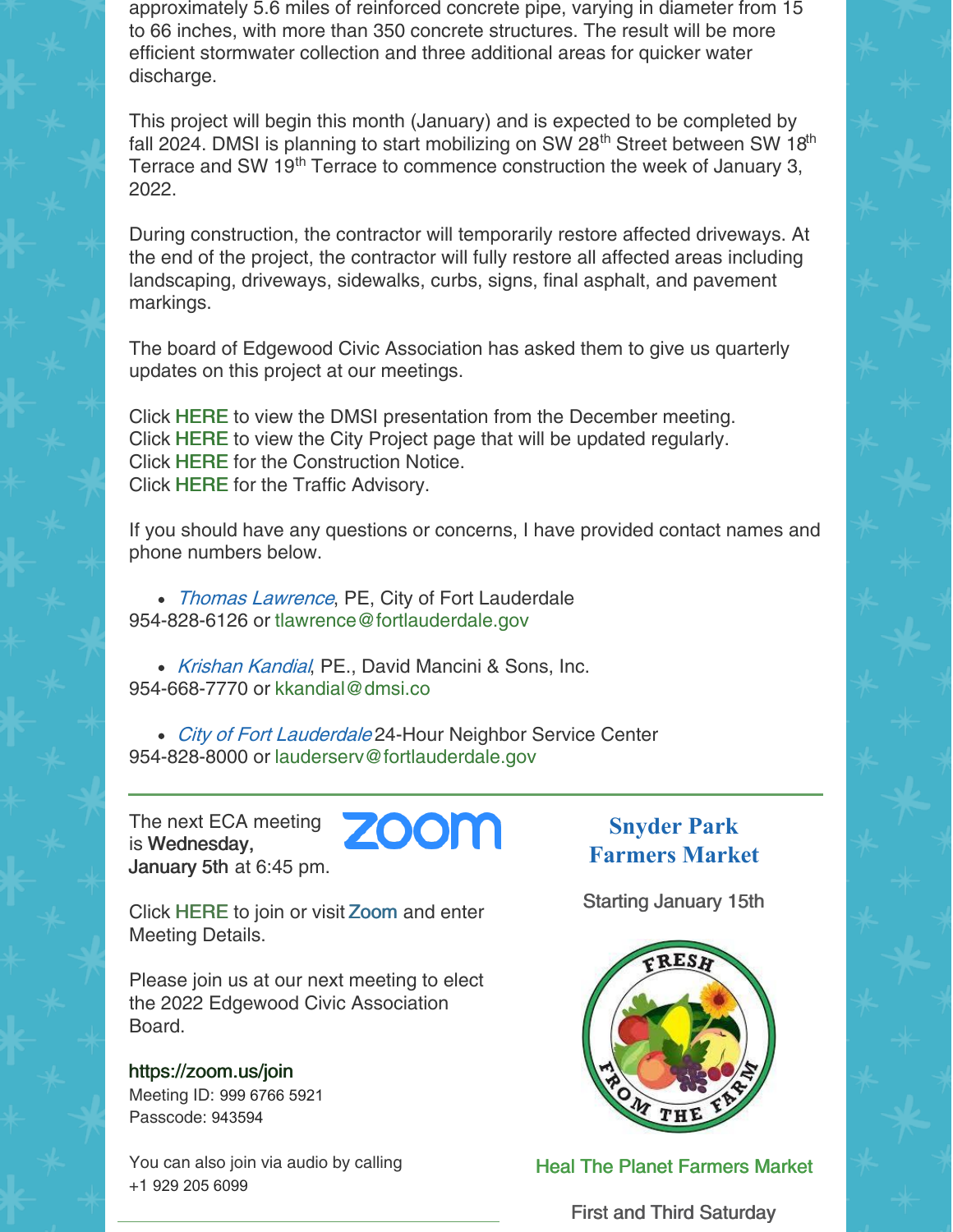### **2022 Board Members**

At the December meeting, the following board members were elected to the Edgewood Civic Association for 2022.

[President](mailto:president@edgewoodcivic.org): Wendy Wills Vice [President](mailto:vicepresident@edgewoodcivic.org): Tom Turberville [Secretary:](mailto:secretary@edgewoodcivic.org) Dorie Cox [Treasurer/E-news](mailto:treasurer@edgewoodcivic.org) Editor: Veronica Maher

> Trustee: Andree Holland Trustee: Steve Goldstein Trustee: Chic Wygant

The Board of directors can be contacted by clicking the title next to their name.

Or you can always reach the entire board at [board@edgewoodcivic.org](mailto:board@edgewoodcivic.org)

### **Food & Wine Festival**

January 10th - 16th



The Greater Fort Lauderdale Food & Wine Festival is the premier culinary event in Broward County and is presented by Visit Lauderdale!

Culminating with a week-long celebration the festival puts the spotlight on Greater Fort Lauderdale's hospitality industry.

Click [HERE](https://gflfoodwine.com/events/) for event tickets

#### 9:00 am to 2:00 pm

Snyder Park invites city dwellers to get to know the ecosystem and wild plants native to the area. During the first and third Saturdays of each month, we host a farmers market, free guided nature tours as well as workshops and classes for students of all ages in the park's Butterfly Garden, Edible Landscape Garden, and Tropical Food Forest.



# Thank You!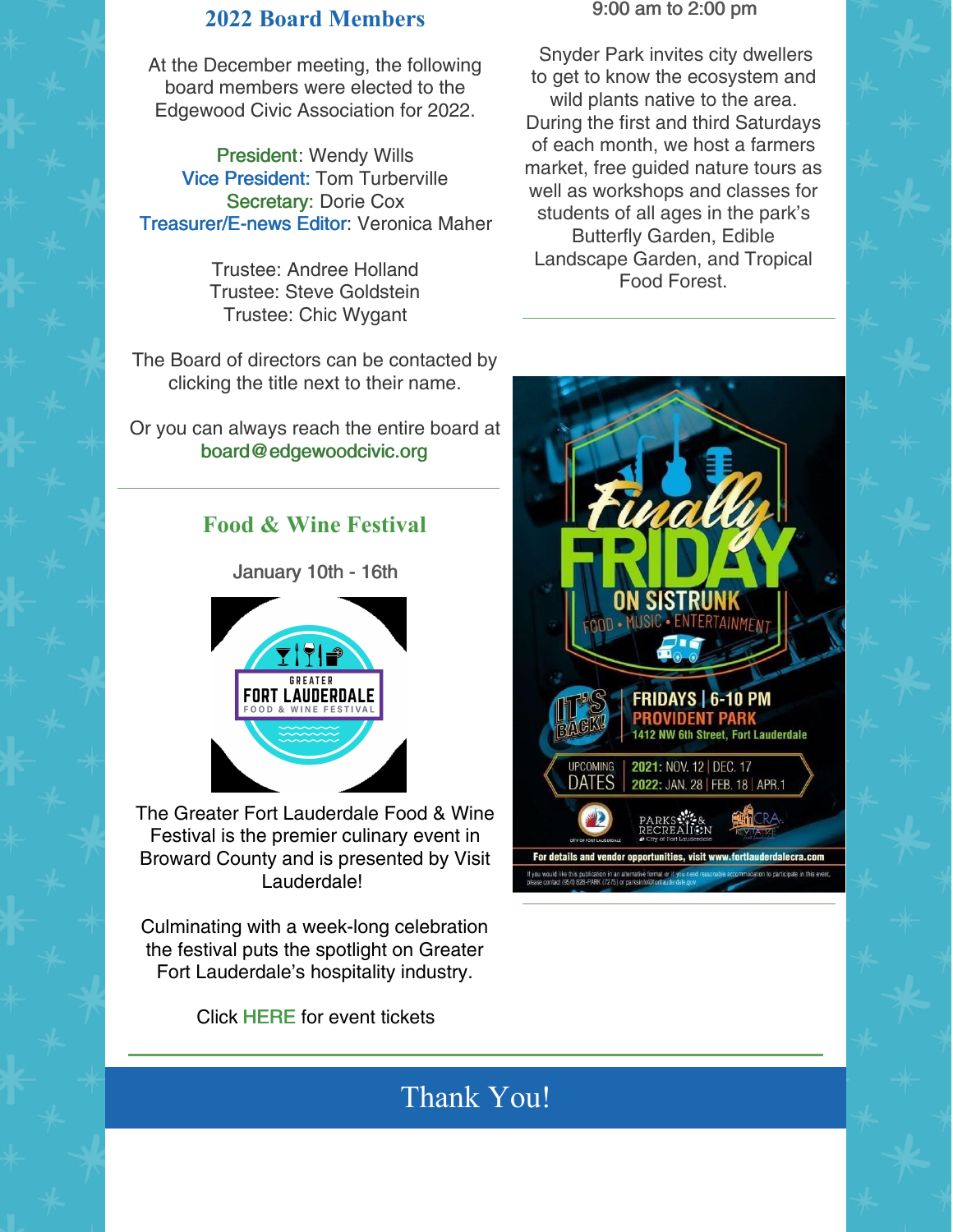

Public health personnel work in many places, from community clinics to health departments to research labs. They help protect us from viruses like COVID-19 and the flu, ensure we have clean water and air and help us recover from natural disasters. They also teach us how to live healthier lives by informing us about things like the dangers of smoking and the benefits of nutritious eating practices (Research America, 2021).

In 2021, as the most dangerous pandemic in a century continues to be a part of our lives, the Edgewood Community would like to extend a special thank you to our neighbors; the Florida Department of Health. The health department staff worked tirelessly throughout the COVID pandemic keeping our community safe.

They worked seven days a week, long hours, outside in heat, rain, and storms to offer COVID testing, contact tracing, and vaccinations to protect us. We are grateful for all they have done and appreciate the tremendous resilience of the public health workforce. Make sure you tell them thanks!

For a complete listing of services that are offered at the Main Office that is located right here in Edgewood, please click [HERE](http://broward.floridahealth.gov/locations/admin-building.html).

# Support the ECA!



The ECA's mission is to protect the interests of our community and its residents and to ensure that our neighborhood thrives and is a great place to live, work, and play.

Become a member today and [Enroll](https://edgewoodisgreat.company.site/) Here. You can also contribute directly via [PayPal](http://www.paypal.me/ECA954) or send a completed [Membership](https://files.constantcontact.com/abbd2463801/439edfd7-aa22-4307-8c76-8977b47a888b.pdf)



We love our local businesses in Edgewood! Interested in Advertising with us? Become a VIP Advertiser and connect with our friendly neighbors and more. Get [More](https://files.constantcontact.com/abbd2463801/afa8dee6-8a1a-4469-9cbd-5537adaae238.pdf) Info

Want something simpler? Be featured on our "Buy Local" [webpage.](https://www.edgewoodcivic.org/buy-local)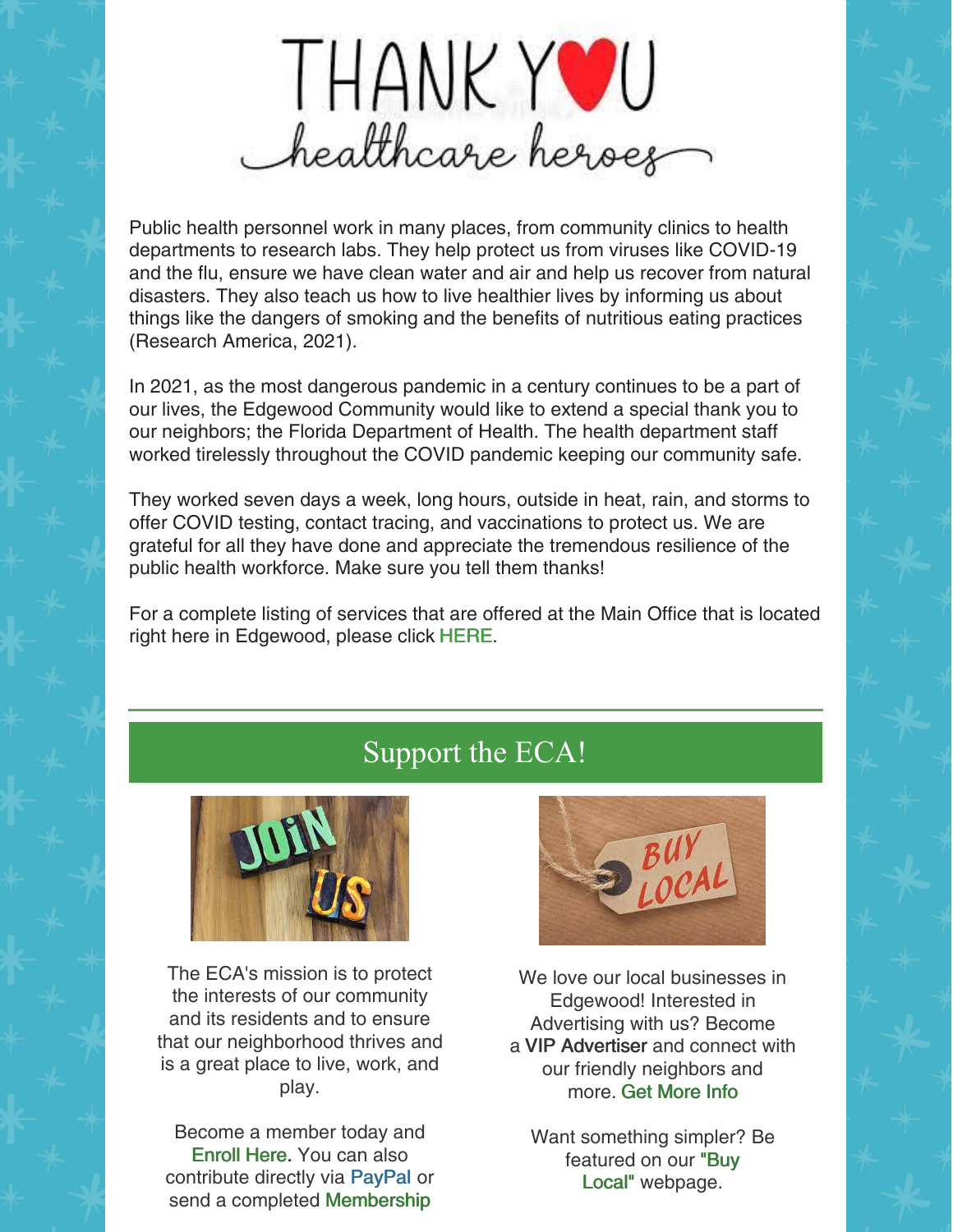Form and check to:

Edgewood Civic Association PO Box 21413 Ft. Lauderdale, FL 33335

A special thank you to our past [advertisers:](https://www.edgewoodcivic.org/buy-local) Amscray Pest Control, Julie Lurie [Realty](https://www.juliesellsfl.com/), Nast [Roofing,](https://nastroofing.com/) OK [Tires](https://www.oktireusa.com/), Primo [Liquors](https://www.primoliquors.com/home?page=1), and Yacht [Flowers](https://www.yachtflowers.com/).

## Lets **Green** Your Routine

### Household Hazardous Waste

### Saturday, January 22, 2022 9:00 am to 2:00 pm

The January drop-off will be held in Ft. Lauderdale at Mills Pond Park - 2201 NW 9th Avenue, Fort Lauderdale, Florida 33311.

Fort Lauderdale residents are [REQUIRED](https://gyr.fortlauderdale.gov/greener-government/recycling-waste-reduction/solid-waste-events/household-hazardous-waste-drop-off/hhw-register) to register in advance for the Household Hazardous Waste Drop-off Event.



Household hazardous waste generally includes products with toxic ingredients or components which

require special disposal to prevent pollution to waterways, groundwater, air, and soil, as well as to prevent poisoning or otherwise endangering humans, pets, or wildlife. Many of the products we use for cleaning, painting and gluing, and automotive, pool and lawn maintenance fall into this category, as do medications and electronic components.

#### Register [HERE](https://gyr.fortlauderdale.gov/greener-government/recycling-waste-reduction/solid-waste-events/household-hazardous-waste-drop-off/hhw-register)

Edgewood participates in Fort Lauderdale's Green Your Routine Program. Interested in becoming a volunteer and helping us earn money for our neighborhood? Send us an email!

Click [HERE](https://gyr.fortlauderdale.gov/greener-government/join-in/be-a-gyr-volunteer) to learn more!

## FTL Happenings

- [Calendar](https://www.fortlauderdale.gov/visitors/event-calendar/-curm-1/-cury-2022) of Events
- City [Commission](https://www.fortlauderdale.gov/government/departments-a-h/city-clerk-s-office/city-commission-meetings) **Meetings**
- Corona Virus [Updates](https://www.fortlauderdale.gov/Home/Components/News/News/4118/16?backlist=%2f)



The Edgewood Editor

Connect with us

president@edgewoodcivic.org